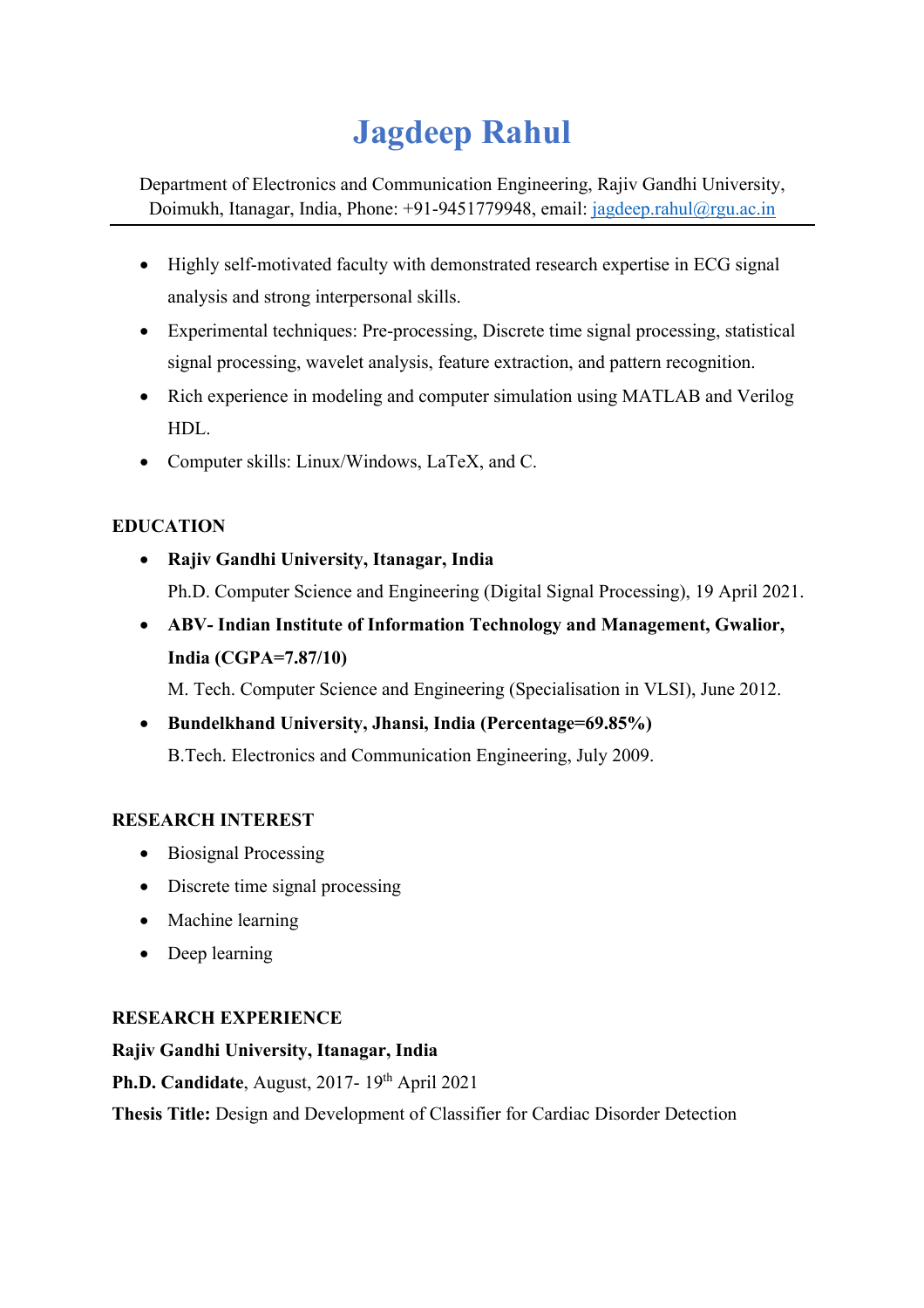## **TEACHING EXPERIENCE**

## **Rajiv Gandhi University, Department of Electronics and Communication Engineering,**

#### **Itanagar, India**

Assistant Professor (July 2015 to present)

Major Courses:

- Advanced Digital System Design
- MOS-VLSI Circuit Design
- VLSI Testing and Testability
- Advanced Digital Signal Processing
- Biomedical Signal Processing

## **Lovely Professional University, Department of Electronics and Electrical Engineering,**

#### **Jalandhar, India.**

Assistant Professor (August 2012 to November 2014)

Major Courses:

- Basics of Electrical and Electronics Engineering
- Microprocessors
- Control System Design
- CAD for VLSI
- Digital System Design

## **PUBLICATIONS**

#### **Peer-reviewed refereed Journals**

- 1. **Jagdeep Rahul,** Rahul, Jagdeep, et al. "An improved cardiac arrhythmia classification using an RR interval-based approach." *Biocybernetics and Biomedical Engineering* 41.2 (2021): 656-666. **(SCIE = 4.314 IF)**
- 2. **Jagdeep Rahul,** Lakhan Dev Sharma and Vijay Kumar Bohat ." Short Duration Vectorcardiogram based Inferior Myocardial Infarction Detection: Class and Subjectoriented Approach". *Biomedical Engineering / Biomedizinische Technik* (2021). **(SCIE = 1.411 IF)**
- 3. **Jagdeep Rahul,** Marpe Sora, and Lakhan Dev Sharma. "Dynamic thresholding based efficient QRS complex detection with low computational overhead." *Biomedical Signal Processing and Control* 67 (2021): 102519. **(SCIE = 3.88 IF)**
- 4. **Jagdeep Rahul,** Marpe Sora, and Lakhan Dev Sharma. "A Novel and Lightweight P, QRS, and T Peaks Detector Using Adaptive Thresholding and Template Waveform." *Computers in Biology and Medicine* 132(2021): 104307. **(SCI = 4.589 IF)**